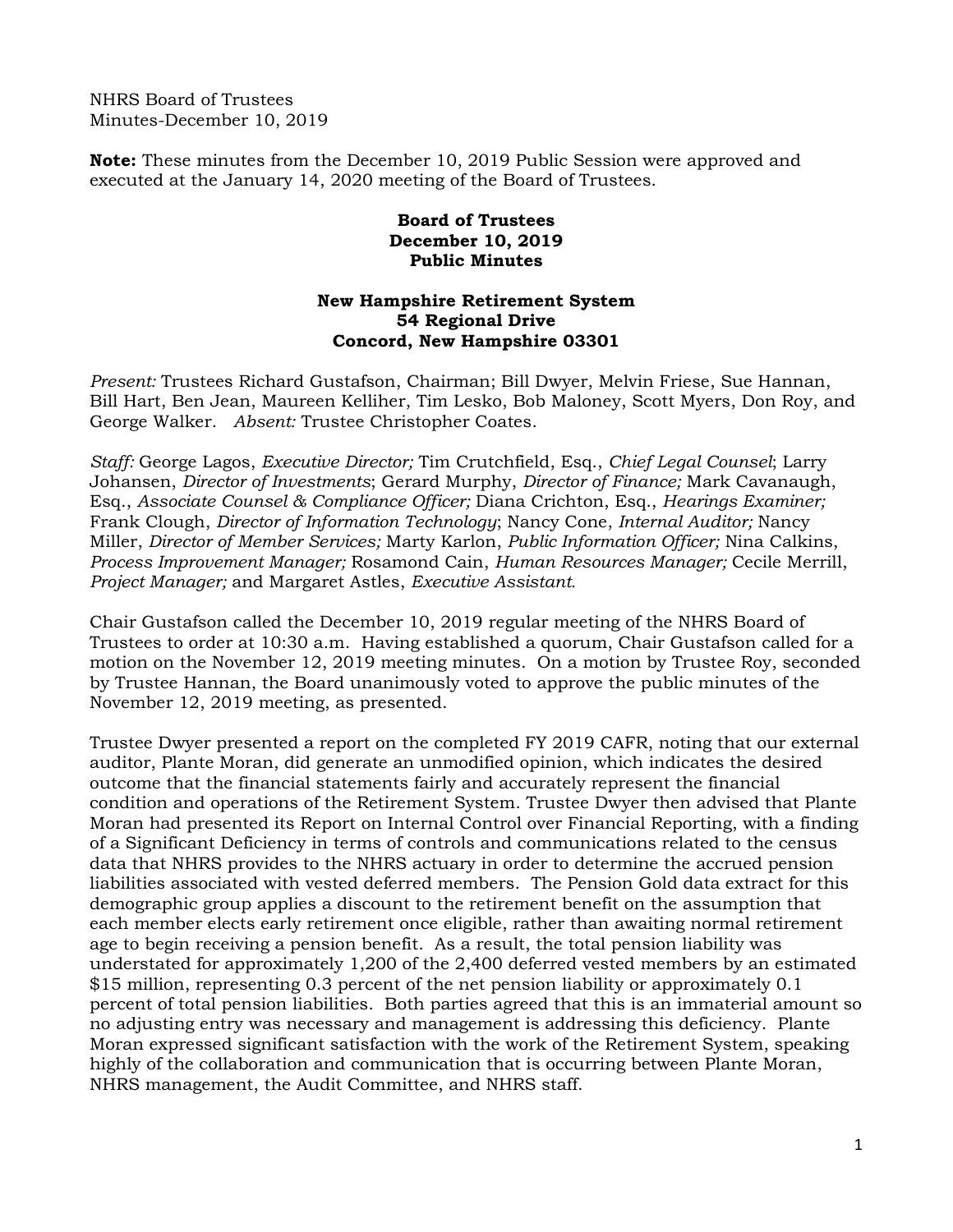Director of Finance Gerard Murphy began his presentation on the Comprehensive Annual Financial Report (CAFR) by thanking Assistant Director of Finance & Controller Heather Fritzky and the Finance staff for their hard work on the FY 2019 CAFR, and he expressed gratitude for Plante Moran's thoroughness and professionalism.

Mr. Murphy provided the Board with an overview of the CAFR, noting that it is a financial snapshot of the Retirement System as of 6/30/19. He commented on the 5.7% return on investments for FY 2019, the net position at the close of the fiscal year of \$9,207.6 billion, which was an increase of approximately \$333.4 million over the prior fiscal year, and an alltime high for the plan. Mr. Murphy also noted that at 6/30/19, the statutory funded ratio of the pension plan was 64.8%, up from 63.6% last year. On a motion by Trustee Hart, seconded by Trustee Jean, the Board unanimously voted to accept the recommendation of the Audit Committee to approve the Comprehensive Annual Financial Report for Fiscal Year 2019.

Trustee Roy reported that the Governance Committee, last met on December 6. He noted that the Committee unanimously voted to recommend to the full Board that it approve the annual revisions to the Governance Manual with staff recommending the removal of certain operational and administrative-related policies, and to only include those Board policies related to plan governance.

At the meeting, Mr. Murphy reviewed staff's evaluation of responses to the commercial banking services RFP. The Committee unanimously voted to recommend to the full Board that it select Citizens Bank to provide commercial banking services, online payment services, and payroll-processing services as presented, subject to contract negotiations. The decision was based on staff's assessment of value, content of commercial banking products, and services offered, and historical satisfaction with the quality and timeliness of the bank's service over time. On a motion by Trustee Roy, seconded by Trustee Myers, the Board unanimously voted to accept the recommendation of the Governance Committee that the Board select Citizens Bank for commercial banking services, subject to successful contractual negotiations.

Chief Legal Counsel Tim Crutchfield then gave an update on the renewal of fiduciary insurance coverage, noting that NHRS received confirmation from its insurance broker that, in accordance with the two-year rate lock, which was negotiated last year, the coverage had been renewed with the same terms, conditions and pricing with Hudson Insurance, as of January 15, 2020.

The Board was then provided an update on paperless Board meetings and the electronic Board book by Trustees Lesko and Maloney, who volunteered to test the pilot program. Trustee Lesko commented that he was very pleased with the iPad, the software and its features, noting it is very intuitive to use, in a very secure environment. Trustee Maloney commented that the iPad is very easy to use, the screen was very large and that the Board materials are easily found. Mr. Lagos noted that the Board will be given an update at the next meeting on the timeline for going live with the electronic Board books for all Trustees. Chair Gustafson thanked Trustees Lesko and Maloney for taking on the task of testing the pilot program.

Trustee Maureen Kelliher reported that the Independent Investment Committee (IIC) last met on November 22, 2019. The IIC approved its 2020 meeting schedule. The Committee then voted to renew the Investment Management Agreement with core fixed income manager IR&M through October 31, 2021. Next, the IIC discussed Commission Sharing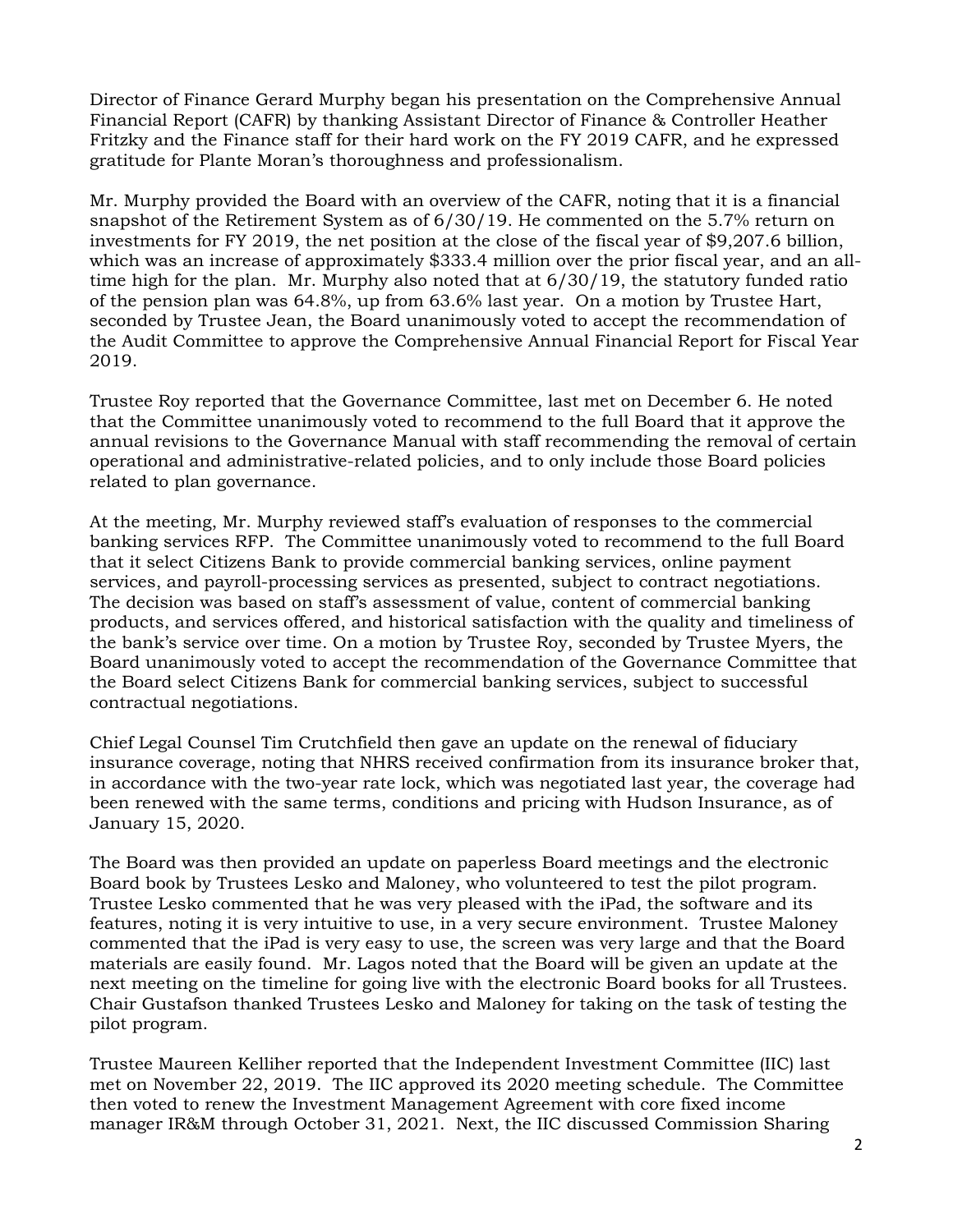Agreements, which will be an ongoing topic for the Committee. The IIC reviewed and unanimously approved its revised Charter. The Committee discussed and unanimously approved the Comprehensive Annual Investment Report (CAIR) for FY 2019 for submission for approval to the Board today. Lastly, NEPC presented a very comprehensive educational overview of Private Markets Commitments and exposure.

Director of Investments Larry Johansen suggested that the Board pay particular attention to three sections in the CAIR for fiscal year ending 6/30/19. The transmittal letter summarizes the activities of the IIC for the year; the NEPC letter provides an overview of the investment program, and; the letter from GRS, which is a requirement of RSA 100-A, offers their opinion that our assumed rate of return, currently 7.25%, is a reasonable assumption for NHRS to use. On a motion by Trustee Roy, seconded by Trustee Hart, the Board unanimously voted to approve and accept the CAIR for FY 2019, as prepared and approved by the IIC.

Lastly, Trustee Kelliher added that market conditions are good as we come to the end of the year, even with the tumultuous trade negotiations in the news. She noted that some of the country's last economic releases have been very positive, particular last week's jobs report, and as we move into 2020, there is no recession in sight.

Mr. Johansen invited the Board members to attend the IIC meeting next week, as the IIC will have the semi-annual review of the real estate portfolio, the annual review of private equity private-debt portfolio, and the investment pacing will be set for commitments in 2020. Looking toward January 2020, NEPC will be presenting its capital market assumptions, which are likely to be less optimistic than in 2018.

Trustee Myers reported that the Legislative Committee did not meet last month, but noted that the NHRS-related 2020 LSRs in the Board packet are the most recent. A Legislative Committee meeting will be scheduled for early January. Public Information Officer Marty Karlon updated the Board by sending them the recent tracker which included ten 2020 NHRS-related LSRs that now have bill numbers assigned to them so their text is now available.

Trustee Walker reported that the Benefits Committee did not meet this month, but the Committee has two issues before the Board today. Mr. Walker indicated that on November 8, 2019, the Committee unanimously voted to recommend to the Board that it adopt a proposed revision to the Recoupment Policy with respect to the administration of medical subsidy benefits for State employees. On a motion by Trustee Roy, seconded by Trustee Lesko, the Board unanimously voted to adopt the proposed revisions to the Recoupment Policy, as presented.

Secondly, Trustee Walker reported that at the same meeting, the Committee considered the request from the Department of Corrections (DOC) regarding the reclassification of 52 positions from Group I to Group II pursuant to recently passed HB 116, and voted unanimously to recommend that the Board approve the reclassification for all 52 positions. On a motion by Trustee Roy, seconded by Trustee Myers, the Board voted to approve the prospective reclassification of all 52 DOC positions pursuant to HB 116, effective upon payroll implementation from the Department of Administrative Services (DAS), as presented.

A friendly amendment was offered by Trustee Walker, seconded by Trustee Dwyer, to clarify that the reclassification change will take effect in the month of January 2020, upon receipt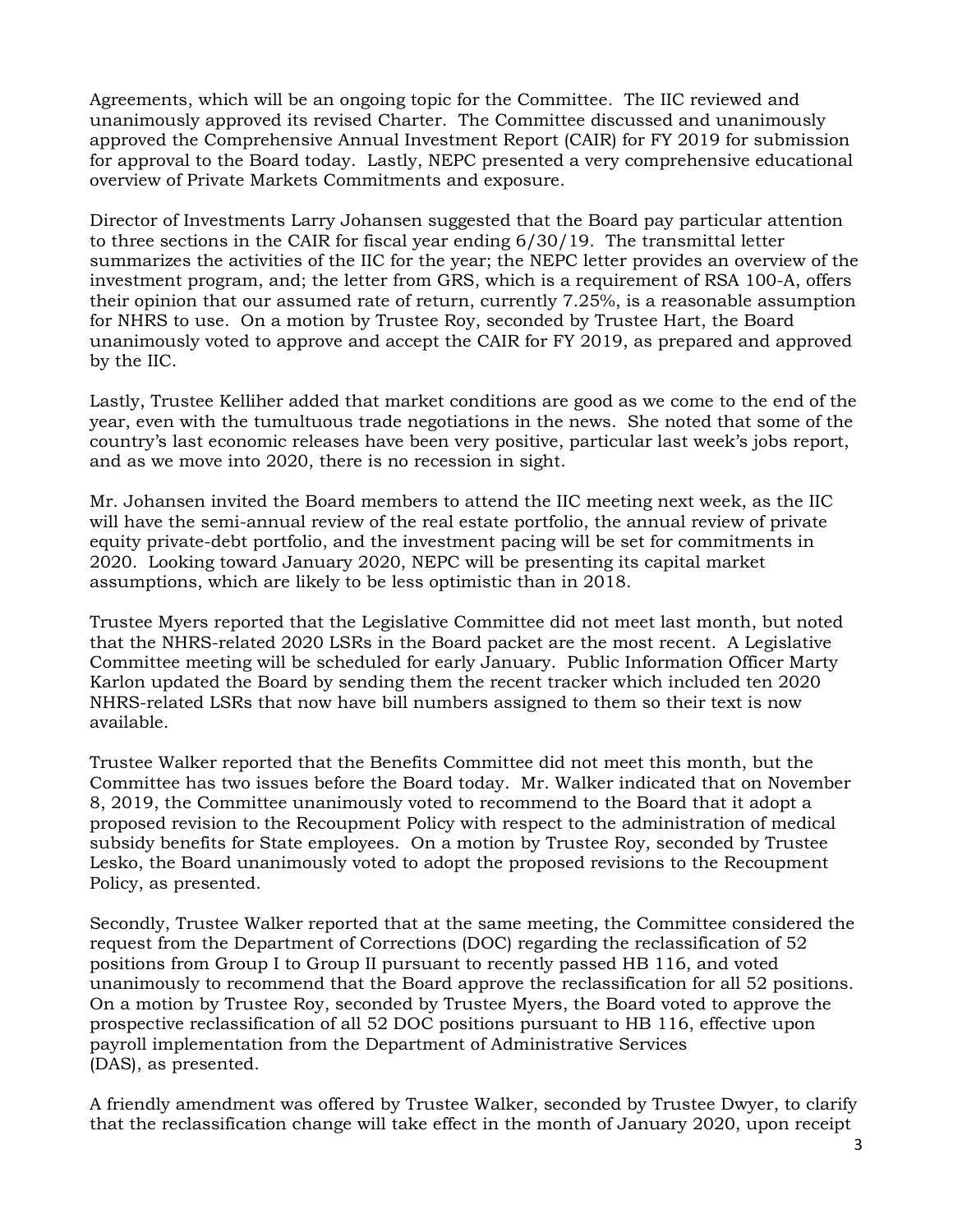of the necessary enrollment forms from the DOC and the proper contribution deductions from the DAS.

Director of Member Services Nancy Miller added that in order to ensure that a full month's service credit is applied for all of the individuals changing their status, enrollment forms should indicate an effective date of January 3, 2020 and be submitted to NHRS as soon as possible.

Chair Gustafson called for a vote on the main motion and the friendly amendment with the Board voting unanimously in favor, with the exception of an abstention by Trustee Jean.

Trustee Hart reported on the activities of the Personnel Performance and Compensation Committee, noting that it met on December 2, 2019, and received an update from HR Manager Rosamond Cain on the Management Coaching program, which is going well. The Committee reviewed the process for the annual evaluation of the Executive Director, and all Trustees will be provided with the performance appraisal at the January 13 meeting, to be returned to the Executive Assistant by January 24. He noted that this performance evaluation would not be a compensation review, as that will be done in June. After adjournment of the meeting, the Committee members reviewed the status of the CBA negotiations. A fact-finding session was held on December 4 and the report is anticipated in mid to late January.

Executive Director George Lagos reported that the Key Performance results once again exceeded the 95.00% target. He then reported on Operations, noting that we have exchanged memoranda with DAS and the AG's office with respect to our respective views on how medical subsidy should be applied to Medicare-eligible state retirees who are required to contribute to the cost of their retiree medical insurance coverage. NHRS is of the opinion that this issue would be best dealt with through clarifying legislation.

Project Manager Cecile Merrill gave an update on the status of the PGV3 project, noting that LRS will be on site next week to review in-scope requirements for Deliverable 2 (Employer Reporting). LRS has provided estimates with respect to nine change requests for out-of-scope requirements. If all are approved, 5 to 6 weeks would be added to the project timeline at a cost of approximately \$177,000. Executive Director Lagos and Ms. Merrill will be meeting with the teams this week to make sure these are requirements that are, in fact, still desired and necessary. LRS has added 7 new data conversion issues to the 71 that have already been identified, and of which 42 have been resolved. Lastly, she noted that User Acceptance Testing for Deliverable 1 is now 97% complete.

Chair Gustafson called for the Finance Report to be taken out of order to accommodate the GRS recommendation, which was on the agenda for discussion.

David Kausch, of GRS Retirement Consulting, called into the meeting to review his previously provided written recommendation with regard to initiating an experience study in conjunction with the FY 2019 Actuarial Valuation. He explained that the statute requires an experience study at least once every five years, meaning that the next experience study would have to be done no later than June 30, 2020. Rate-setting valuations occur every two years in odd years. If the experience study is performed on the current five-year schedule, the impact of the experience study through 2020 would not be reflected until the June 30, 2021 rate-setting valuation, six years after the last assumption change was reflected. GRS suggested that the experience study be undertaken in conjunction with the June 30, 2019 rate-setting valuation, so that updated assumptions could be adopted by the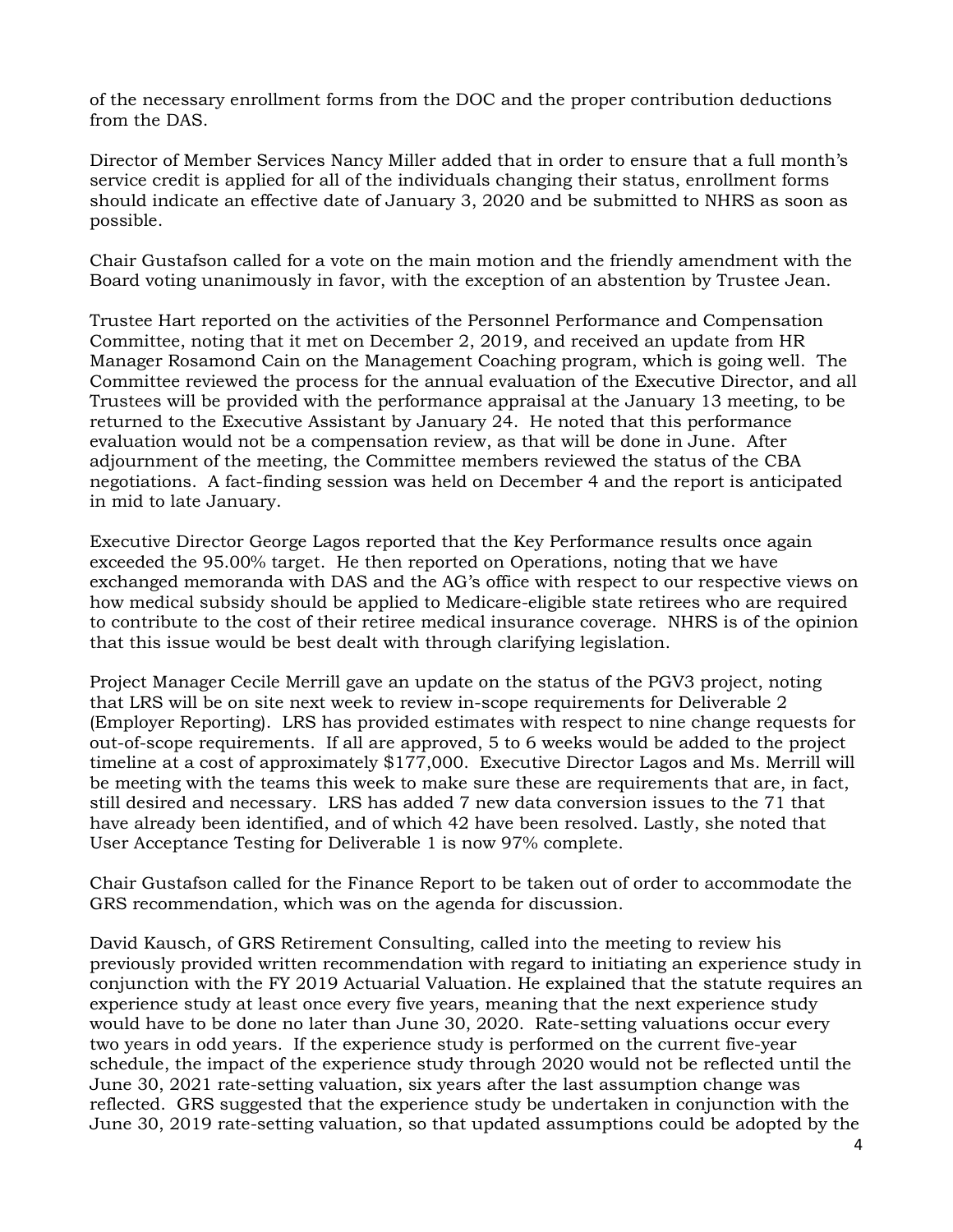Board four years after the last experience study and considered in the September 2020 setting of employer contribution rates.

Mr. Lagos noted that because we did not originally schedule this experience study, and if the Board decides to adopt this proposal, the motion should include that the experience study be subject to contract negotiations.

After discussion, on a motion by Trustee Dwyer, seconded by Trustee Hart, the Board unanimously voted to engage GRS to initiate an actuarial experience study for the four year period ending with the FY 2019 Actuarial Valuation, in accordance with the provisions of RSA 100-A:14, IX, subject to successful contract negotiations.

Mr. Murphy reported that as of October, NHRS' net position is still above \$9.2 billion. He noted that under FY 2019 Budget v. Actual, the negative variances represented timing issues, including a PensionGold licensing fee of \$850,000, which was paid in October, and a substantial payment to the external auditors in the first half of the fiscal year. Lastly, he mentioned that NHRS *Quickpay*, the online payment option offered to employers, seems to be going well, with 35 employers now using this option.

Chief Legal Counsel Tim Crutchfield reporting for Legal, noted that an administrative appeal filed last month with the NH Supreme Court regarding a restoration of service matter and subsequent pension recoupment has yet to be accepted or denied by the Court.

Mr. Crutchfield then reported that the deadline for responses to the RFP for local NH legal counsel is December 13, and the Governance Committee will be acting on staff's recommendation following the review of the responses. Lastly, under RSA 15-A, it is that time of year when Trustees are required to file their Statement of Financial Interests with the Secretary of State's Office. Mr. Crutchfield noted that the legal team is available to assist anyone in filing the statement.

Director of IT Frank Clough reported on the recent results from penetration testing, commenting that of the 25 findings, there were no successful exploits. Although some of the findings were technically considered to be critical, they did not constitute any significant risk and will be remediated by December 31, 2019. Mr. Clough added that NHRS received positive feedback regarding its infrastructure and risk management from Blue Rhino, the testing company, and that they would do the penetration testing again, to make sure that all findings have been addressed. Mr. Clough reported that NHRS has signed a contract for the implementation of multifactor authentication and that IT is reviewing recommendations received with respect to an upgrade of the telephone system hardware and software as it is coming to end-of-life.

Director of Member Services Nancy Miller reported that a large number of her staff has participated in the User Acceptance Testing. While testing was going on, staff was also sitting in on PGV3 Design 2 (employer reporting) conversations. Training continues for a large number of new Member Services employees.

On a motion by Trustee Walker, seconded by Trustee Hannan, the Board unanimously voted to approve the Consent Agenda, as presented.

A travel request was submitted by Trustee Jean to attend an educational program at the New Trustees Institute for Level 1: Core Concepts, in February. On a motion by Trustee